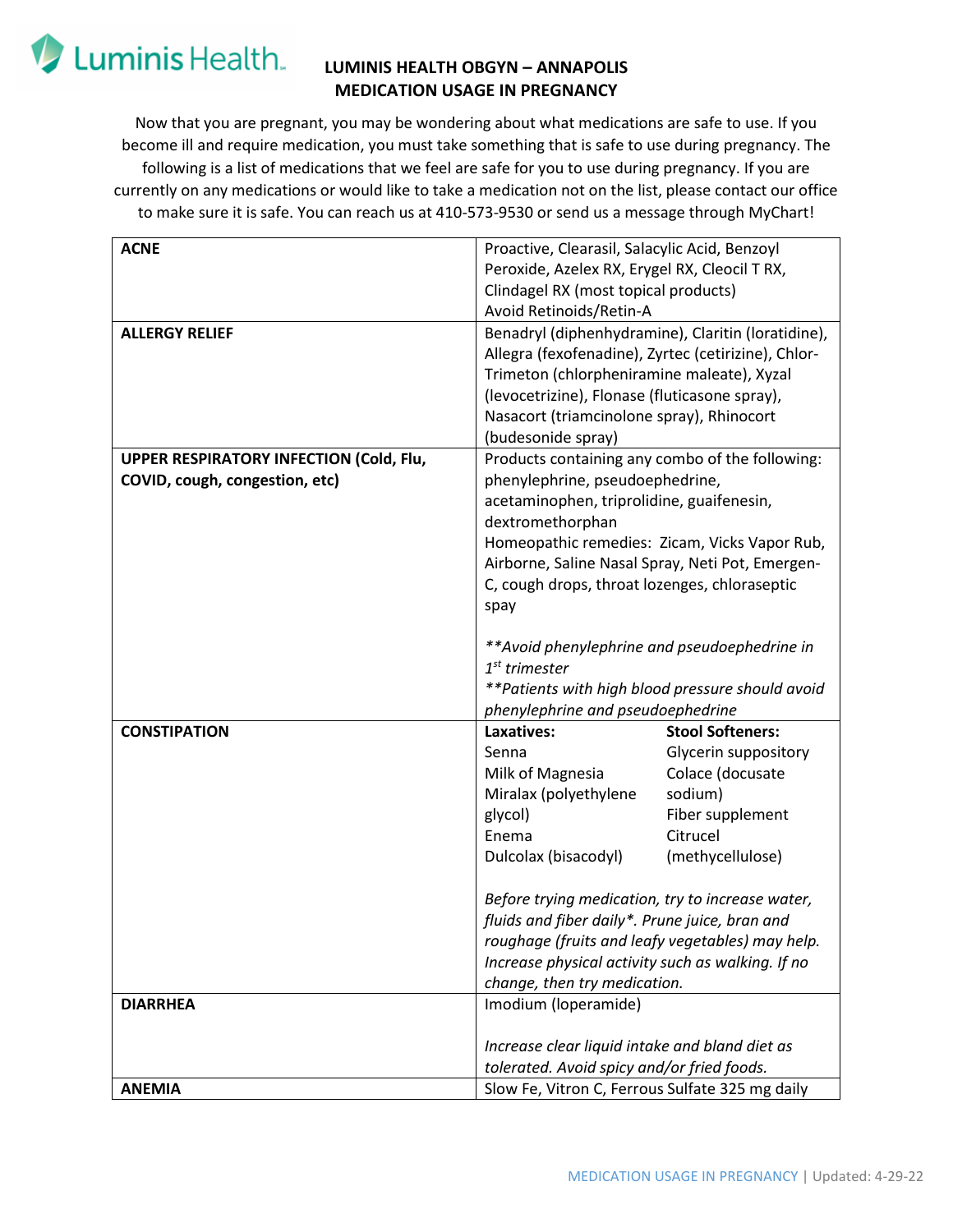# Luminis Health.

### **LUMINIS HEALTH OBGYN – ANNAPOLIS MEDICATION USAGE IN PREGNANCY**

| <b>HEARTBURN/GAS</b>           | For heartburn: Maalox, Mylanta, Rolaids, Tums,    |
|--------------------------------|---------------------------------------------------|
|                                | Gaviscon, Pepcid (famotidine), Tagamet            |
|                                | (cimetidine), Prilosec (omeprazole), Prevacid     |
|                                | (lansoprazole), Protonix (pantoprazole)           |
|                                | For gas: Gas X, Maalox Anti-Gas, Mylanta Gas,     |
|                                |                                                   |
|                                | Mylicon (simethicone)                             |
|                                |                                                   |
|                                | Eat light meals, avoid eating/drinking 3 hrs      |
|                                | before bed. Elevate head of bed. Avoid spicy,     |
|                                | acidic foods and/or fatty foods.                  |
| <b>HEMORRHOIDS</b>             | Preparation H cream/suppositories, creams and     |
|                                | suppositories containing phenylephrine,           |
|                                | hydrocortisone or pramoxetine, Tucks Medicated    |
|                                | Pads, Stool softeners                             |
|                                |                                                   |
|                                | Warm sitz bath (soaking in a tub of warm water)   |
|                                | and using Tucks pads instead of toilet tissue may |
|                                |                                                   |
|                                | help.                                             |
| INSOMNIA/DIFFICULTY SLEEPING   | Melatonin, Unisom (doxylamine), Benadryl          |
|                                | (diphenhydramine)                                 |
| <b>MOTION SICKNESS/VERTIGO</b> | Dramamine (meclizine)                             |
| <b>MOUTH SORES</b>             | Orajel, Abreva                                    |
| <b>MUSCLE ACHES</b>            | Acetaminophen, Epsom Salts, Heat/Ice/topical      |
|                                | patches/cream (avoiding abdomen)                  |
| <b>NAUSEA</b>                  | Emetrol, Dramamine (meclizine), Sea Bands,        |
|                                | Preggie Pops, Ginger tablets/Drops, Vitamin B6    |
|                                | (50 mg every 8 hr) and Unisom - Doxylamine        |
|                                | Succinate (12.5-25 mg at bedtime)                 |
| <b>PAIN/FEVER</b>              | Tylenol (acetaminophen) up to 1,000 mg every 6    |
|                                | hours                                             |
|                                | Do NOT take ibuprofen, naproxen, or full dose     |
|                                | aspirin                                           |
|                                | Hydration, caffeine (up to 200mg/day),            |
| <b>HEADACHE</b>                |                                                   |
|                                | magnesium supplement daily, acetaminophen,        |
|                                | Excedrin Migraine (acetaminophen, caffeine,       |
|                                | aspirin) until 32 weeks                           |
| <b>RASHES/BUG BITES</b>        | Benadryl (cream or tablets), Calamine Lotion,     |
|                                | Oatmeal Bath, topical hydrocortisone cream        |
| <b>YEAST INFECTIONS</b>        | Yeast Infections: Monistat, Gyne-lotrimin         |
|                                | (miconazole creams/suppository)                   |
|                                |                                                   |
|                                | Avoid using in first trimester. Use the longer    |
|                                | systems (7-day treatment vs 1 or 2 day            |
|                                | treatment)                                        |
|                                |                                                   |
| <b>FIRST AID PREPARATIONS</b>  | Neosporin, Cortaid, Polysporin, Lanacort,         |
|                                | Bacitracin                                        |